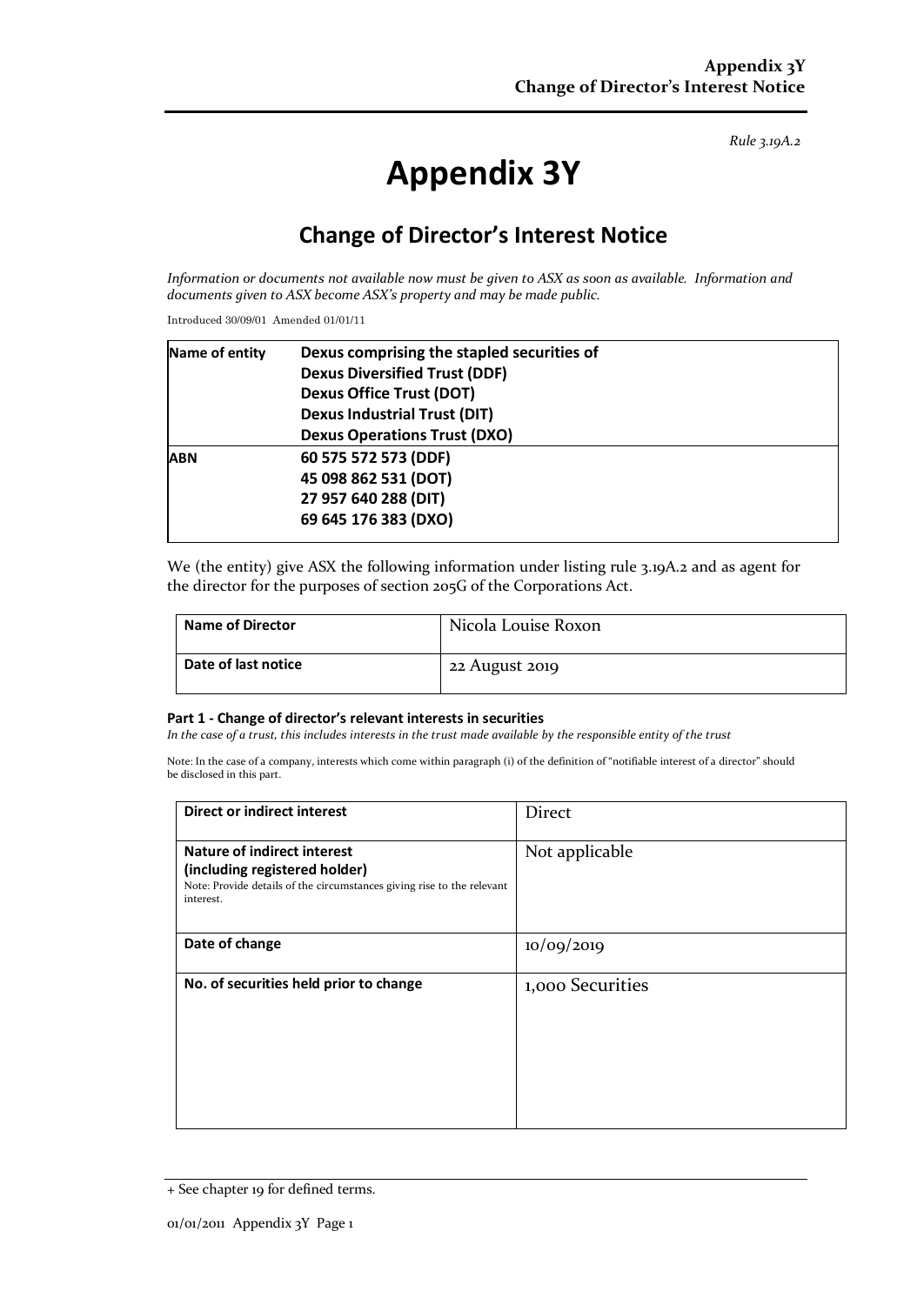| <b>Class</b>                                                                                                                                                                | Rights under the Non-Executive Director<br>Fee Sacrifice Rights Acquisition Plan<br>("NED Plan"). Subject to the rules of the<br>NED Plan, each Right carries the right to<br>acquire one Security at no cost.     |
|-----------------------------------------------------------------------------------------------------------------------------------------------------------------------------|--------------------------------------------------------------------------------------------------------------------------------------------------------------------------------------------------------------------|
| <b>Number acquired</b>                                                                                                                                                      | 6,737 Rights                                                                                                                                                                                                       |
| <b>Number disposed</b>                                                                                                                                                      | Nil                                                                                                                                                                                                                |
| <b>Value/Consideration</b><br>Note: If consideration is non-cash, provide details and estimated<br>valuation                                                                | \$87,500 cash equivalent (using the volume<br>weighted average price of Securities for<br>the first five trading days after 14 August<br>2019 (being the date of release of DXS Full<br>Year Results) of \$12.9877 |
| No. of securities held after change                                                                                                                                         | 6,737 Rights granted under the NED Plan<br>1,000 Securities                                                                                                                                                        |
| Nature of change<br>Example: on-market trade, off-market trade, exercise of options, issue<br>of securities under dividend reinvestment plan, participation in buy-<br>back | Grant of Rights under the NED Plan<br>whereby a Non-Executive Director has<br>sacrificed a percentage of their Board fees<br>to acquire equity                                                                     |

<sup>+</sup> See chapter 19 for defined terms.